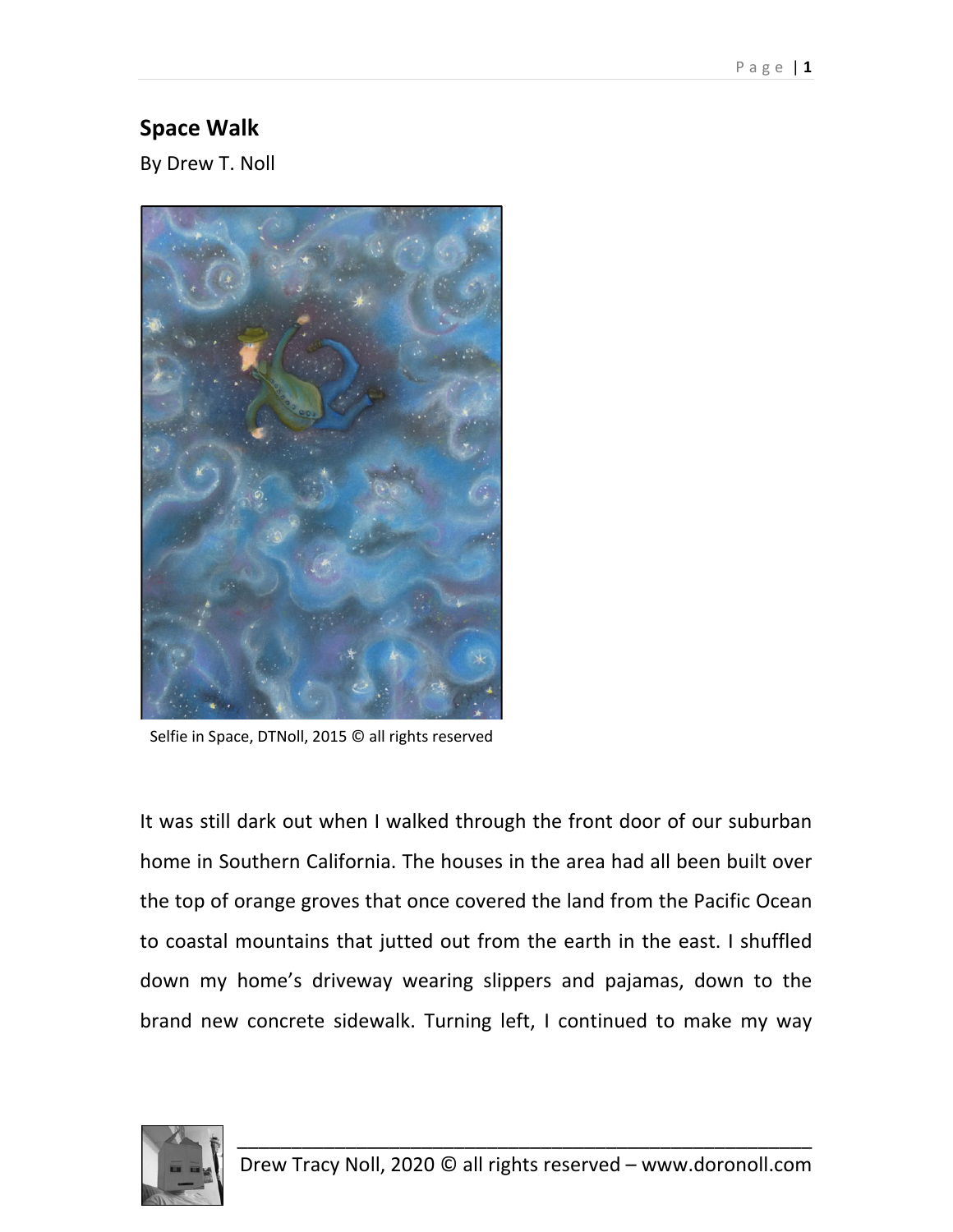through the darkness that still lingered over our cookie‐cutter home lined street.

Excited, with trepidations quivering in the cold morning air, I knew I had a long way to go, but still wasn't sure where my morning spacewalk would take me, or even how long it might be before I could return to my berthing bay. With each step I took on the wee morning‐lit sidewalk, I felt more and more exhilarated, and as well frightened. But, fear and excitement do go hand in hand, so I firmly held each as if to announce to the world that I was older than five, which gave me the courage I needed for the mission ahead, as I explored my way into the unknown.

All the houses in the neighborhood looked the same, except mine. I was very proud of my dad. He was a landscape architect and had personally installed garden walks, distinctive wooden fences, and low walls of brick. My dad had planted flowering bushes and trees surrounding our home, where others had established only manicured grass, maybe a hedge, and sometimes one pathetic tree rising from the center of it all. When I was older, I remember driving by the old place with my father, who wanted to reminisce on old designs and see how they had grown. He expressed total disgust at the sight that greeted us both.

After we sold the early childhood home, the new owner had plowed into oblivion the unique landscaping that my dad had begun to grow. In its place was planted grass from corner to corner, and stuck into its core the new owner had planted one pathetic tree, appearing to attempt an escape up

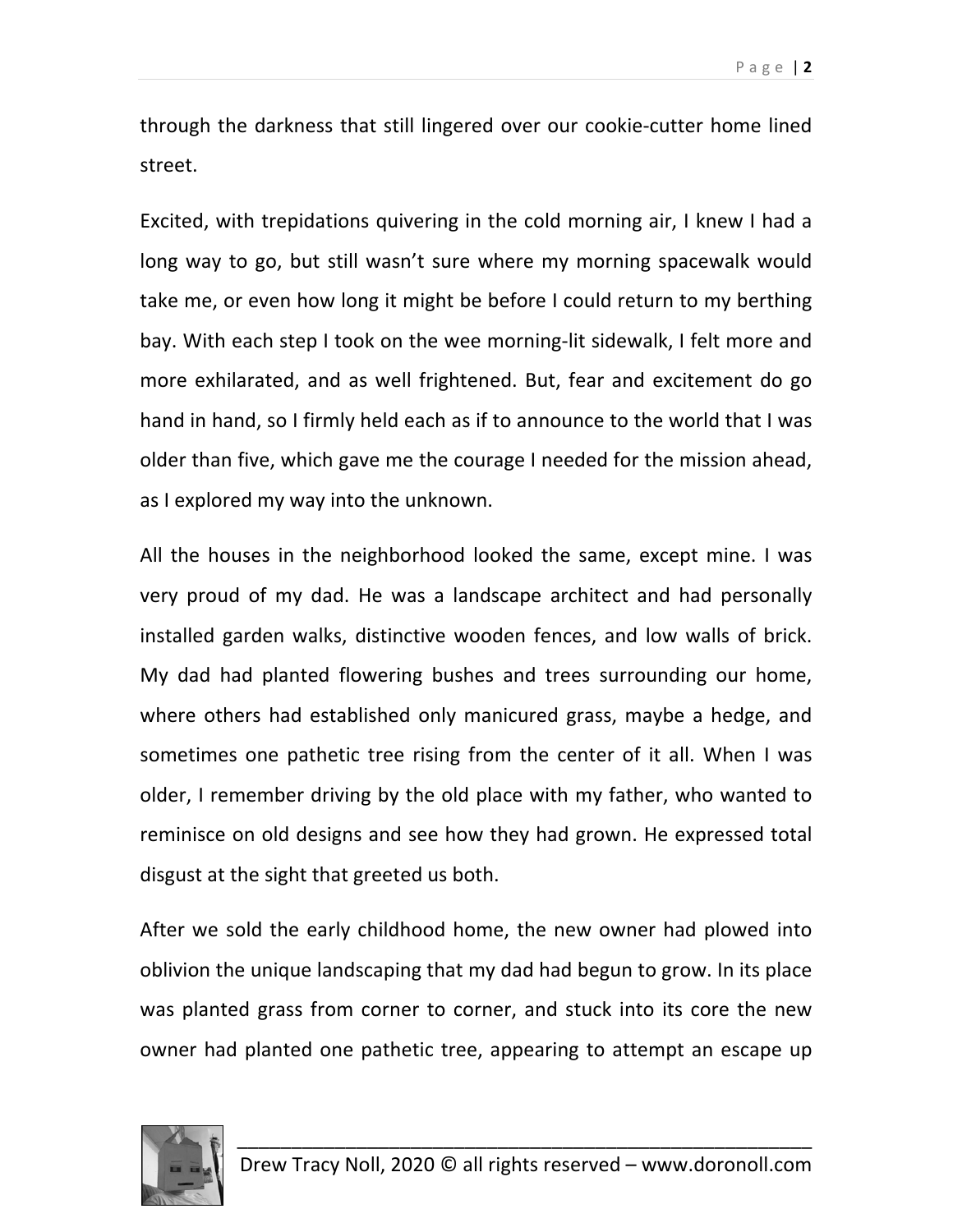and out of the boredom of its home: our terraformed front yard. It felt to us both, my dad and I, as if my dad had never even existed, and in his once proud place—a monument to creativity and innovation—stood a greedy sort of gravity well that sold only gluttonous tedium and monotony.

I walked down the street, shuffling my slippers as my pajamas withered in the cold breeze, and watched the early lights turning on inside some of the cookie‐cutter homes. The newspapers had already been delivered, one to each concrete driveway I saw. Then I arrived at my best friend Mike's house at the end of the block. His house had an atrium in the middle, surrounded with fake kiln‐baked bricks made of concrete. My house didn't have an atrium, so we buried our treasure at his instead to play space pirates there. My dad had an oversize canning jar full of collector pennies, which made a great treasure; so, one day, I secretly captured it from the top shelf of his closet and buried it in Mike's atrium, jar and all. We played with it for a time, until our secret got out and the jar of pennies was recaptured. After that, we each received our lashings and I never saw the treasure again.

I thought of our lost treasure as I walked past Mike's house, and I started to get nervous. It was the farthest I had ever gone by foot away from my home. But, after wondering further down the street I saw the dirt and the trucks off in the distance at a construction site at the end of the road. I could just make it out with my naked eye, as this was the farthest reaches of known space. You see, my parents had shielded me from things. They told me it was for my own safety, as if I wasn't ready to know certain universal bits of knowledge yet. So, in a state of pure defiance to this

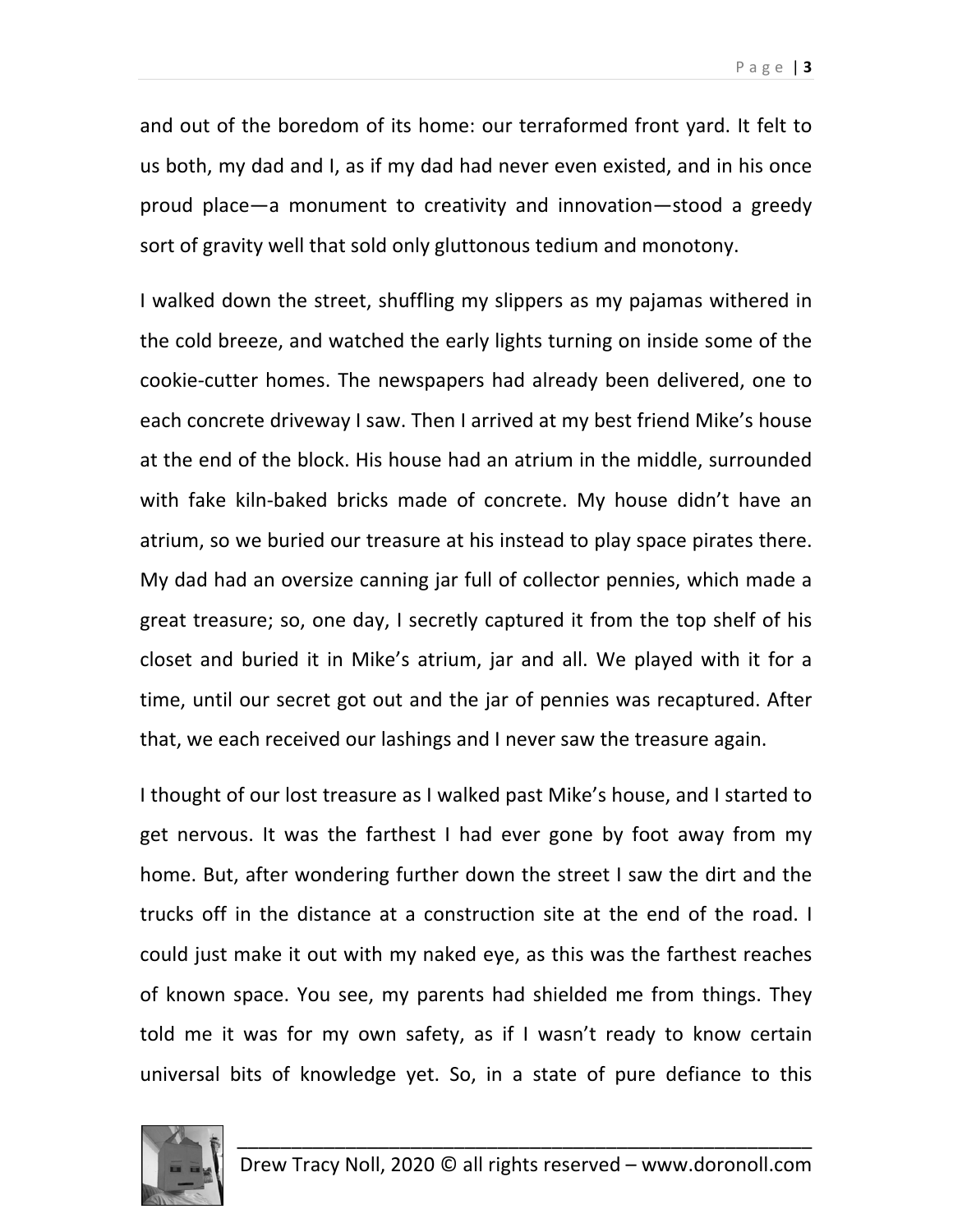obtuse bureaucracy‐of‐order, I passed the rest of the cookie‐cutter houses without any fear to slow me down at all.

At the end of the street, where future satellites for future families were still being assembled, I passed a few asteroids trying to blend in as piles of dirt, and then I rounded a corner where I spotted an unusual row of roundish, green houses. They were large enough for just one door each and they all sat in a perfect line, in a row of happy bumps. I adjusted my trajectory, slightly, so as to put the anomaly in my path, and, just like that, their colorful shapes and mysterious contents had become my morning mission's destination and port of call.

It was still mostly dark out and the construction site was deserted. The building crews didn't arrive until the sun was up. They would then make earth turning noises while terraforming, which seemingly caused the rest of the neighborhood to spring to life. I wanted to know where those doors led, one in each of the little green bump houses. Every door was potentially its own universe, each a portal leading to other worlds, other beings, other adventures. But, I knew my time was limited and I had to act fast in order to conduct my research.

Each green bump house had one step that I needed to get over to get to the door. It was easy. I could reach the handle, no problem, and I pulled open the first door to the first universe … to reveal a fantastically wondrous place. It was magical. A dark, black hole went down into the earth from an alien throne with a flip‐lid that fit perfectly in place as its parts nestled

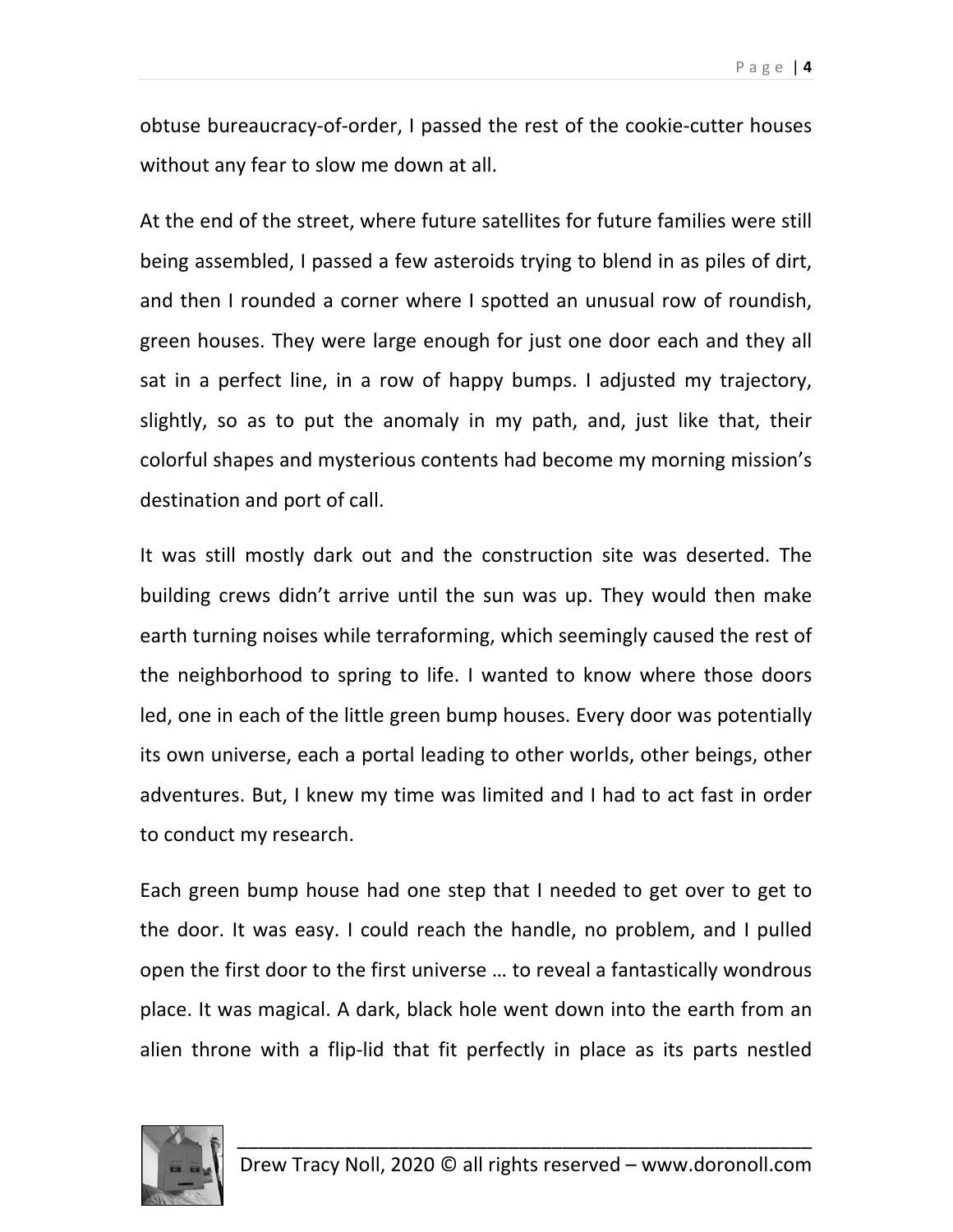together in seamless unison. Investigating its depths, with the time I had, I made many journeys back and forth, from the portal's event horizon and back out, testing each newly discovered item's properties by dropping it down, where tiny sound waves emanated back from each isolated impact— I had found a foothold onto another world through a hidden portal in our midst. Imagine what I could have discovered had I had the time to investigate the other little green bump houses…

Eventually, construction workers arrived on the job and found me exploring the unknown reaches of the universe I had discovered. They seemed nice, but were definitely ignorant of what lay beneath their feet. The workers made me sit nearby and wait, but for what I could not imagine. I sat for a long while, wishing I could throw some of the tiny things littering the ground at my feet down into the portal. I wasn't finished with my research, but the system had caught me. I was getting sucked back into our own galaxy's black hole, which consumed everyone and everything around us. Then, thinking about the sorry state of our planetary leadership and its hold upon our entire dimension, I saw my mom drive up.

She stopped the car and yelled out my name from the open window. My mom had been calling my name as her vehicle got closer, I remember now. The construction workers parted when she pulled into the lot's docking bay, as if to avoid getting caught within the event horizon about to occur. To me it was a physical concurrence and a sign of how order was being restored to our galaxy; a disaster averted, in other words—by other people. With relief on all their faces, rage and fear upon my mother's, and a frown